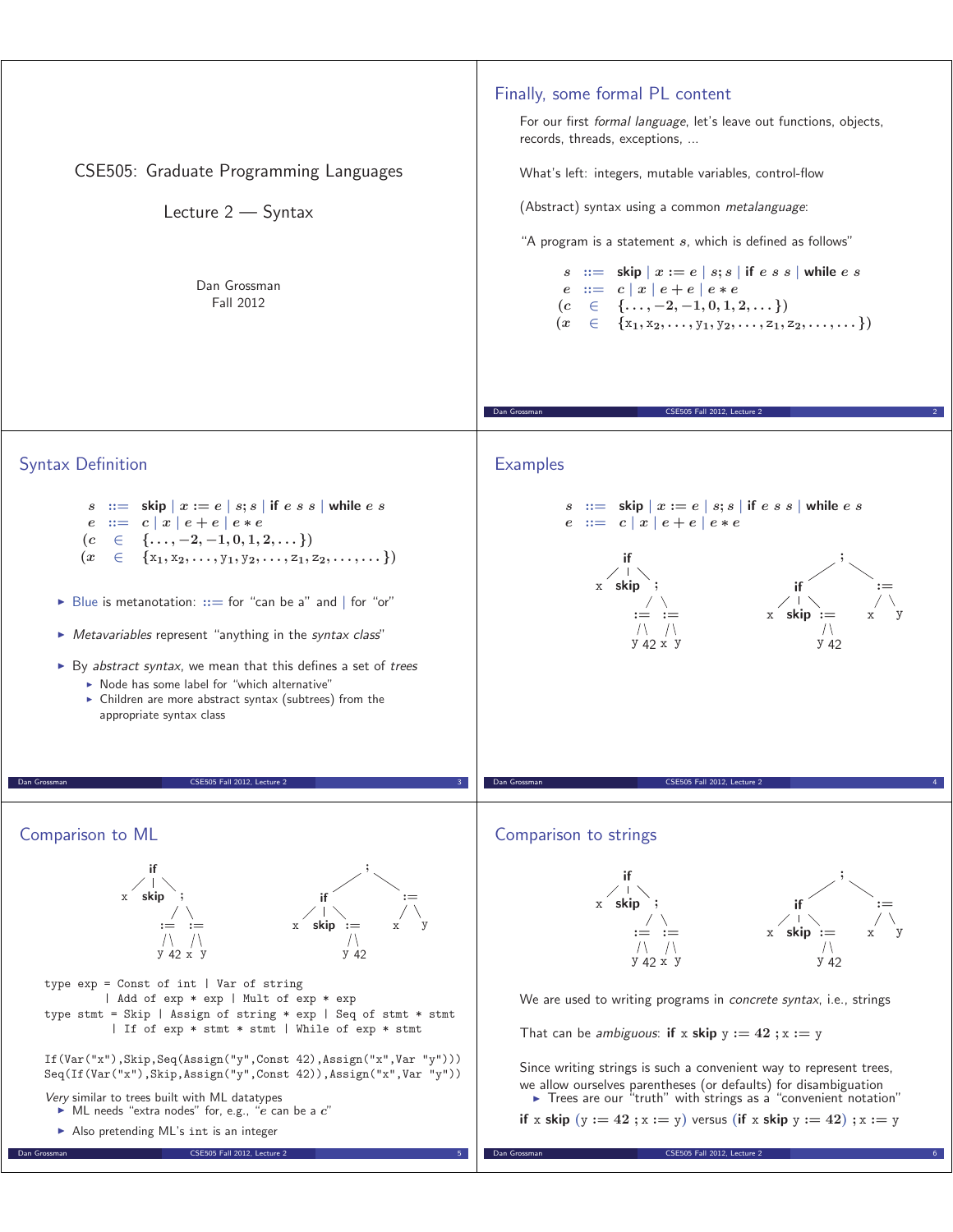| Last word on concrete syntax<br>Converting a string into a tree is parsing<br>Creating concrete syntax such that parsing is unambiguous is one<br>challenge of grammar design                                                                                                                                                                                                                            | Inductive definition<br>$s ::=$ skip $x := e   s; s  $ if $e s s  $ while $e s$<br>$e ::= c   x   e + e   e * e$<br>This grammar is a finite description of an infinite set of trees                                                                                                                                                                                                                    |
|----------------------------------------------------------------------------------------------------------------------------------------------------------------------------------------------------------------------------------------------------------------------------------------------------------------------------------------------------------------------------------------------------------|---------------------------------------------------------------------------------------------------------------------------------------------------------------------------------------------------------------------------------------------------------------------------------------------------------------------------------------------------------------------------------------------------------|
| Always trivial if you require enough parentheses or keywords<br>Extreme case: LISP, 1960s; Scheme, 1970s<br>Extreme case: XML, 1990s<br>▶ Very well studied in 1970s and 1980s, now typically the least                                                                                                                                                                                                  | The apparent self-reference is not a problem, provided the<br>definition uses well-founded induction<br>• Just like an always-terminating recursive function uses<br>self-reference but is not a circular definition!                                                                                                                                                                                   |
| interesting part of a compilers course<br>For the rest of this course, we start with abstract syntax<br>> Using strings only as a convenient shorthand and asking if it's<br>ever unclear what tree we mean<br>CSE505 Fall 2012, Lecture 2<br>Dan Grossman                                                                                                                                               | Can give precise meaning to our metanotation & avoid circularity:<br>let $E_0 = \emptyset$<br>For $i > 0$ , let $E_i$ be $E_{i-1}$ union "expressions of the form c,<br>$x, e_1 + e_2$ , or $e_1 * e_2$ where $e_1, e_2 \in E_{i-1}$ "<br>$\blacktriangleright$ Let $E=\bigcup_{i\geq 0} E_i$<br>The set $E$ is what we mean by our compact metanotation<br>CSE505 Fall 2012, Lecture 2<br>Dan Grossman |
| Inductive definition                                                                                                                                                                                                                                                                                                                                                                                     | <b>Proving Obvious Stuff</b>                                                                                                                                                                                                                                                                                                                                                                            |
| $s :=$ skip $x := e \mid s; s \mid$ if $e \mid s \mid$ while $e \mid s \mid$<br>$e := c  x  e + e  e * e$                                                                                                                                                                                                                                                                                                | All we have is syntax (sets of abstract-syntax trees), but let's get<br>the idea of proving things carefully                                                                                                                                                                                                                                                                                            |
| let $E_0 = \emptyset$ .<br>For $i > 0$ , let $E_i$ be $E_{i-1}$ union "expressions of the form c,<br>$x, e_1 + e_2$ , or $e_1 * e_2$ where $e_1, e_2 \in E_{i-1}$ ".<br>$\blacktriangleright$ Let $E = \bigcup_{i>0} E_i$ .<br>The set $E$ is what we mean by our compact metanotation<br>To get it: What set is $E_1$ ? $E_2$ ?<br>Could explain statements the same way: What is $S_1$ ? $S_2$ ? $S$ ? | Theorem 1: There exist expressions with three constants.                                                                                                                                                                                                                                                                                                                                                |
| Dan Grossman<br>CSE505 Fall 2012, Lecture 2                                                                                                                                                                                                                                                                                                                                                              | Dan Grossman<br>CSE505 Fall 2012, Lecture 2<br>10                                                                                                                                                                                                                                                                                                                                                       |
| <b>Our First Theorem</b><br>There exist expressions with three constants.                                                                                                                                                                                                                                                                                                                                | Our Second Theorem<br>All expressions have at least one constant or variable.                                                                                                                                                                                                                                                                                                                           |
| Pedantic Proof: Consider $e = 1 + (2 + 3)$ . Showing $e \in E_3$<br>suffices because $E_3 \subseteq E$ . Showing $2 + 3 \in E_2$ and $1 \in E_2$<br>suffices<br>PL-style proof: Consider $e = 1 + (2 + 3)$ and definition of E.                                                                                                                                                                          | Pedantic proof: By induction on i, for all $e \in E_i$ , e has $\geq 1$<br>constant or variable.<br>Base: $i = 0$ implies $E_i = \emptyset$<br>Inductive: $i > 0$ . Consider arbitrary $e \in E_i$ by cases:<br>$e \in E_{i-1}$<br>$e = c \dots$                                                                                                                                                        |
| Theorem 2: All expressions have at least one constant or variable.                                                                                                                                                                                                                                                                                                                                       | $e = x \dots$<br>$e = e_1 + e_2$ where $e_1, e_2 \in E_{i-1}$<br>• $e = e_1 * e_2$ where $e_1, e_2 \in E_{i-1}$                                                                                                                                                                                                                                                                                         |
| CSE505 Fall 2012, Lecture 2<br>Dan Grossman<br>11 <sub>1</sub>                                                                                                                                                                                                                                                                                                                                           | CSE505 Fall 2012, Lecture 2<br>Dan Grossman<br>12                                                                                                                                                                                                                                                                                                                                                       |